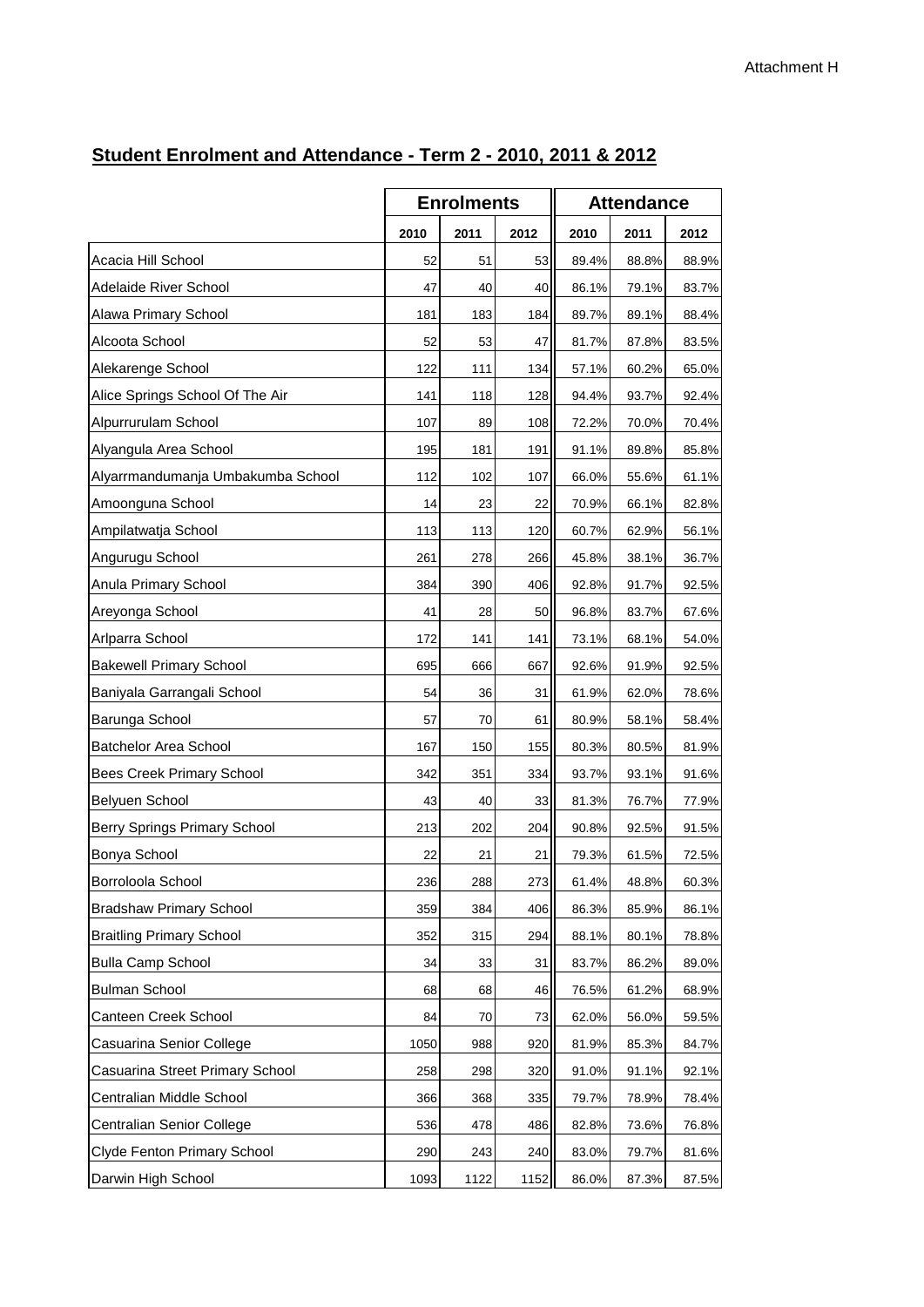|                                |      | <b>Enrolments</b> |      | <b>Attendance</b> |        |        |  |
|--------------------------------|------|-------------------|------|-------------------|--------|--------|--|
|                                | 2010 | 2011              | 2012 | 2010              | 2011   | 2012   |  |
| Darwin Middle School           | 590  | 596               | 662  | 89.2%             | 88.5%  | 90.2%  |  |
| Docker River School            | 49   | 59                | 45   | 73.7%             | 66.6%  | 48.4%  |  |
| Don Dale Education Unit        | 29   | 21                | 28   | 100.0%            | 100.0% | 100.0% |  |
| Dripstone Middle School        | 638  | 637               | 639  | 90.0%             | 88.3%  | 89.2%  |  |
| Driver Primary School          | 486  | 448               | 489  | 92.7%             | 90.9%  | 91.4%  |  |
| Dundee Beach School            | 15   | 12                | 12   | 92.2%             | 87.9%  | 92.6%  |  |
| Durack Primary School          | 433  | 363               | 396  | 94.2%             | 93.5%  | 93.8%  |  |
| <b>Elliott School</b>          | 83   | 79                | 67   | 76.0%             | 72.7%  | 66.8%  |  |
| Epenarra School                | 68   | 61                | 68   | 62.5%             | 50.5%  | 53.1%  |  |
| Finke School                   | 42   | 35                | 42   | 70.0%             | 77.4%  | 61.5%  |  |
| Gapuwiyak School               | 277  | 235               | 275  | 62.5%             | 65.8%  | 60.7%  |  |
| Gillen Primary School          | 297  | 298               | 313  | 83.4%             | 86.5%  | 85.4%  |  |
| Girraween Primary School       | 360  | 365               | 397  | 94.0%             | 91.7%  | 91.4%  |  |
| <b>Gray Primary School</b>     | 370  | 342               | 346  | 88.2%             | 89.2%  | 87.7%  |  |
| Gunbalanya School              | 316  | 371               | 268  | 52.5%             | 50.1%  | 51.0%  |  |
| <b>Haasts Bluff School</b>     | 35   | 34                | 33   | 93.4%             | 81.7%  | 71.3%  |  |
| Harts Range School             | 78   | 68                | 76   | 74.6%             | 52.1%  | 66.7%  |  |
| Henbury School                 | 75   | 77                | 78   | 90.4%             | 87.5%  | 90.9%  |  |
| Howard Springs Primary School  | 284  | 276               | 253  | 90.6%             | 90.2%  | 87.7%  |  |
| Humpty Doo Primary School      | 384  | 392               | 400  | 90.4%             | 87.6%  | 89.1%  |  |
| Imanpa School                  | 16   | 27                | 34   | 74.8%             | 62.9%  | 60.8%  |  |
| Jabiru Area School             | 319  | 303               | 291  | 78.4%             | 76.4%  | 77.5%  |  |
| Jilkminggan School             | 103  | 104               | 101  | 76.7%             | 51.8%  | 63.3%  |  |
| Jingili Primary School         | 301  | 300               | 329I | 92.4%             | 90.8%  | 91.3%  |  |
| Kalkaringi School              | 173  | 171               | 137  | 64.0%             | 58.3%  | 64.2%  |  |
| Karama Primary School          | 286  | 242               | 225  | 86.8%             | 83.2%  | 85.7%  |  |
| Katherine High School          | 587  | 537               | 601  | 75.5%             | 75.7%  | 72.2%  |  |
| Katherine School Of The Air    | 211  | 244               | 240  | 100.0%            | 100.0% | 100.0% |  |
| Katherine South Primary School | 315  | 328               | 363  | 89.3%             | 87.2%  | 87.6%  |  |
| Lajamanu School                | 166  | 169               | 200  | 40.9%             | 41.7%  | 46.9%  |  |
| Laramba School                 | 58   | 65                | 69   | 78.0%             | 79.4%  | 65.2%  |  |
| Larapinta Primary School       | 319  | 312               | 299  | 90.0%             | 88.0%  | 88.0%  |  |
| Larrakeyah Primary School      | 312  | 327               | 340  | 91.5%             | 90.4%  | 89.3%  |  |
| Leanyer Primary School         | 531  | 560               | 548  | 92.8%             | 91.0%  | 92.5%  |  |
| Ludmilla Primary School        | 142  | 126               | 129  | 86.3%             | 82.2%  | 86.3%  |  |
| MacFarlane Primary School      | 234  | 238               | 202  | 81.8%             | 79.4%  | 81.0%  |  |
| Malak Primary School           | 284  | 268               | 281  | 86.5%             | 88.4%  | 84.7%  |  |
| Mamaruni School                | 67   | 85                | 82   | 80.9%             | 71.3%  | 55.9%  |  |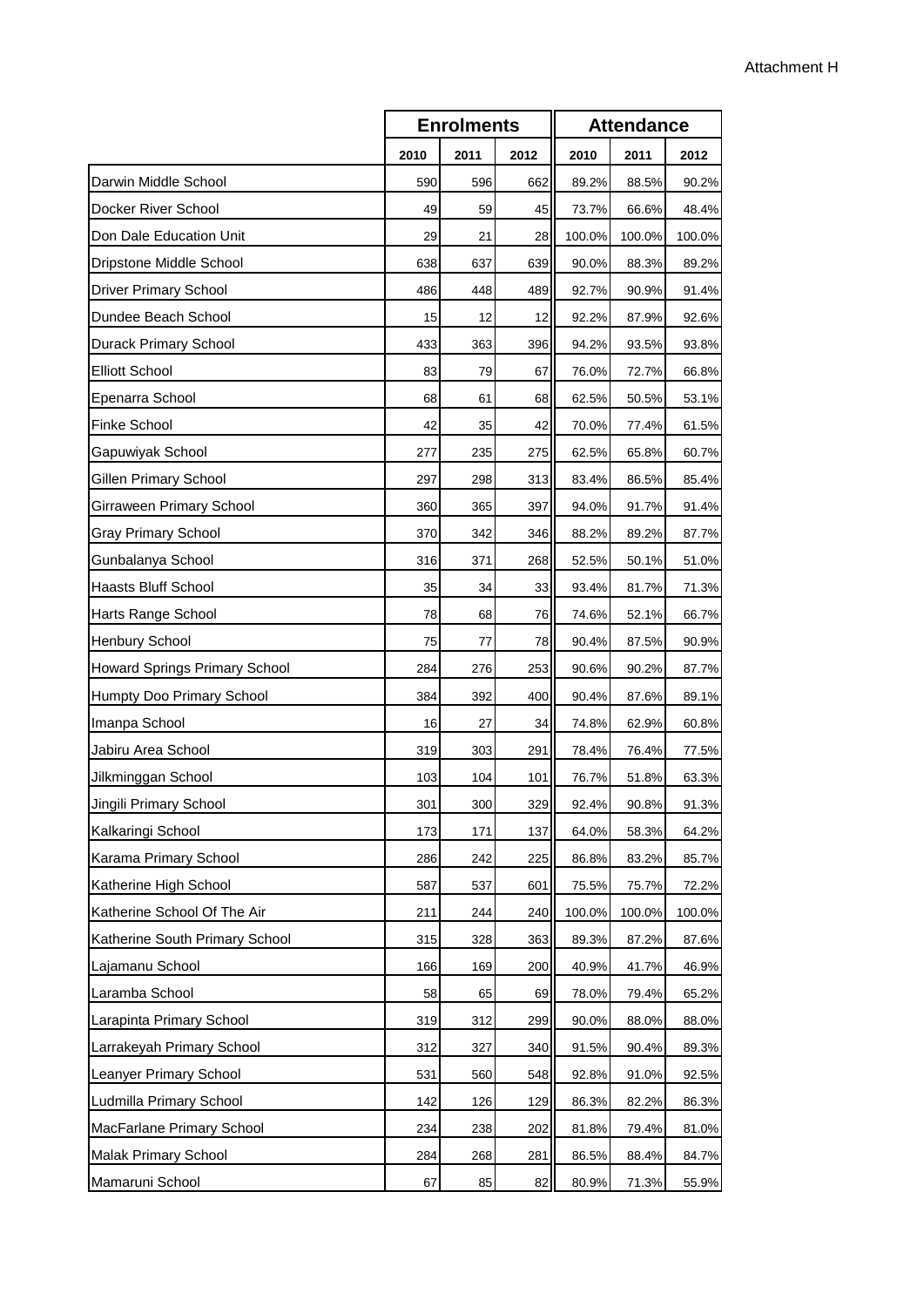|                                          | <b>Enrolments</b> |      |      | <b>Attendance</b> |        |        |
|------------------------------------------|-------------------|------|------|-------------------|--------|--------|
|                                          | 2010              | 2011 | 2012 | 2010              | 2011   | 2012   |
| Maningrida School                        | 605               | 590  | 549  | 41.9%             | 42.9%  | 50.6%  |
| Manunda Terrace Primary School           | 229               | 235  | 230  | 88.9%             | 87.1%  | 86.5%  |
| Manyallaluk School                       | 22                | 18   | 26   | 82.3%             | 87.0%  | 69.2%  |
| Mataranka School                         | 47                | 44   | 40   | 85.9%             | 87.0%  | 87.6%  |
| Middle Point School                      | 33                | 30   | 31   | 85.1%             | 85.2%  | 86.4%  |
| Milikapiti School                        | 73                | 77   | 81   | 84.5%             | 82.0%  | 82.4%  |
| Milingimbi School                        | 361               | 288  | 326  | 63.2%             | 52.0%  | 58.1%  |
| Millner Primary School                   | 248               | 241  | 227  | 84.0%             | 85.2%  | 86.2%  |
| Milyakburra School                       | 33                | 31   | 55   | 72.9%             | 86.4%  | 76.4%  |
| Minyerri School                          | 183               | 170  | 172  | 91.9%             | 82.4%  | 83.9%  |
| Moil Primary School                      | 300               | 343  | 323  | 93.3%             | 90.7%  | 91.4%  |
| Moulden Primary School                   | 438               | 436  | 446  | 84.2%             | 85.2%  | 83.8%  |
| Mount Allan School                       | 57                | 72   | 72   | 77.9%             | 75.5%  | 59.3%  |
| Mulga Bore School                        | 22                | 28   | 26   | 71.2%             | 63.9%  | 54.6%  |
| Murray Downs School                      | 36                | 45   | 28   | 76.0%             | 79.4%  | 63.3%  |
| Mutitjulu School                         | 27                | 26   | 23   | 76.2%             | 70.8%  | 69.5%  |
| Nakara Primary School                    | 455               | 471  | 475  | 94.3%             | 91.7%  | 92.3%  |
| Nemarluk School                          | 117               | 130  | 136  | 90.2%             | 88.4%  | 88.6%  |
| <b>Neutral Junction School</b>           | 21                | 15   | 19   | 57.1%             | 59.7%  | 67.3%  |
| Nganambala School                        | 20                | 27   | 25   | 91.6%             | 89.8%  | 82.2%  |
| Nganmarriyanga School                    | 125               | 139  | 99   | 69.3%             | 68.3%  | 79.3%  |
| Ngukurr School                           | 274               | 289  | 287  | 65.7%             | 59.0%  | 62.7%  |
| Nhulunbuy High School                    | 310               | 268  | 288  | 86.1%             | 82.5%  | 83.9%  |
| Nhulunbuy Primary School                 | 541               | 589  | 598  | 90.0%             | 88.1%  | 89.3%  |
| Nightcliff Middle School                 | 262               | 245  | 231  | 83.0%             | 81.9%  | 87.8%  |
| Nightcliff Primary School                | 452               | 465  | 500  | 93.1%             | 91.4%  | 91.5%  |
| Northern Territory Open Education Centre | 618               | 644  | 608  | 100.0%            | 100.0% | 100.0% |
| Ntaria School                            | 181               | 190  | 190  | 71.0%             | 66.3%  | 55.4%  |
| Numbulwar School                         | 217               | 184  | 157  | 54.5%             | 54.3%  | 58.0%  |
| Nyirripi School                          | 48                | 46   | 55   | 52.0%             | 39.0%  | 35.2%  |
| Palmerston Senior College                | 975               | 613  | 457  | 78.8%             | 76.0%  | 78.0%  |
| Papunya School                           | 68                | 73   | 111  | 67.9%             | 64.2%  | 56.0%  |
| Parap Primary School                     | 483               | 461  | 522  | 91.9%             | 93.7%  | 91.8%  |
| Peppimenarti School                      | 49                | 56   | 47   | 85.5%             | 85.2%  | 88.2%  |
| Pigeon Hole School                       | 23                | 37   | 24   | 100.0%            | 79.8%  | 78.2%  |
| Pine Creek School                        | 58                | 59   | 47   | 75.5%             | 77.2%  | 80.6%  |
| Pularumpi School                         | 71                | 69   | 74   | 90.7%             | 89.1%  | 86.0%  |
| Ramingining School                       | 260               | 248  | 256  | 61.6%             | 62.0%  | 62.0%  |